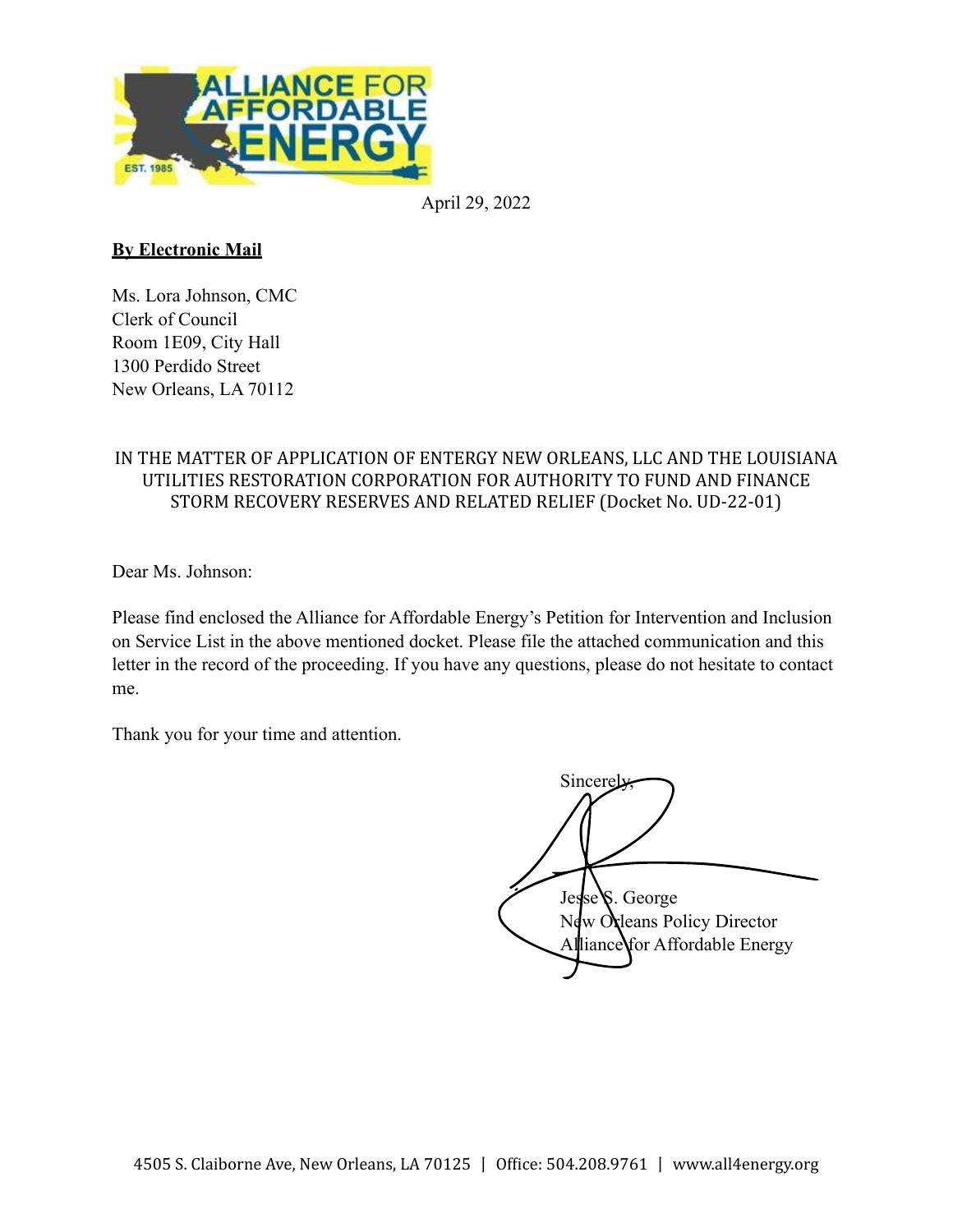### **Before The Council of the City of New Orleans**

# **IN THE MATTER OF APPLICATION OF DOCKET NO. UD-22-01 ENTERGY NEW ORLEANS, LLC AND THE LOUISIANA UTILITIES RESTORATION CORPORATION FOR AUTHORITY TO FUND AND FINANCE STORM RECOVERY RESERVES AND RELATED RELIEF APRIL 29, 2022**

## **PETITION OF THE ALLIANCE FOR AFFORDABLE ENERGY FOR INTERVENTION AND INCLUSION ON SERVICE LIST**

The Alliance for Affordable Energy, ("the Alliance") respectfully requests that the Council of the City of New Orleans ("the Council") grant the Alliance the right to intervene in the above-captioned proceeding and participate as a party therein.

On March 24, 2022, the Council adopted Resolution R-22-142, establishing docket UD-22-01, providing for intervention by interested parties by April 29, 2022.

The Alliance is a non-profit Louisiana organization that serves as a consumer advocate for the electric ratepayers of Louisiana, with special concern for residential and small commercial customers. The Alliance is dedicated to supporting equitable, affordable, environmentally responsible energy policy for the citizens of New Orleans and Louisiana.

The Alliance is a formal intervenor in other dockets considering electric and gas infrastructure owned by Entergy New Orleans, LLC ("ENO").

The Alliance has members served by ENO. There is no other party representing the interests of the Alliance and its members.

Please note the Alliance is a non-profit consumer advocacy organization, thus pursuant to Council Resolution R-16-365, we request that all intervenor fees be waived.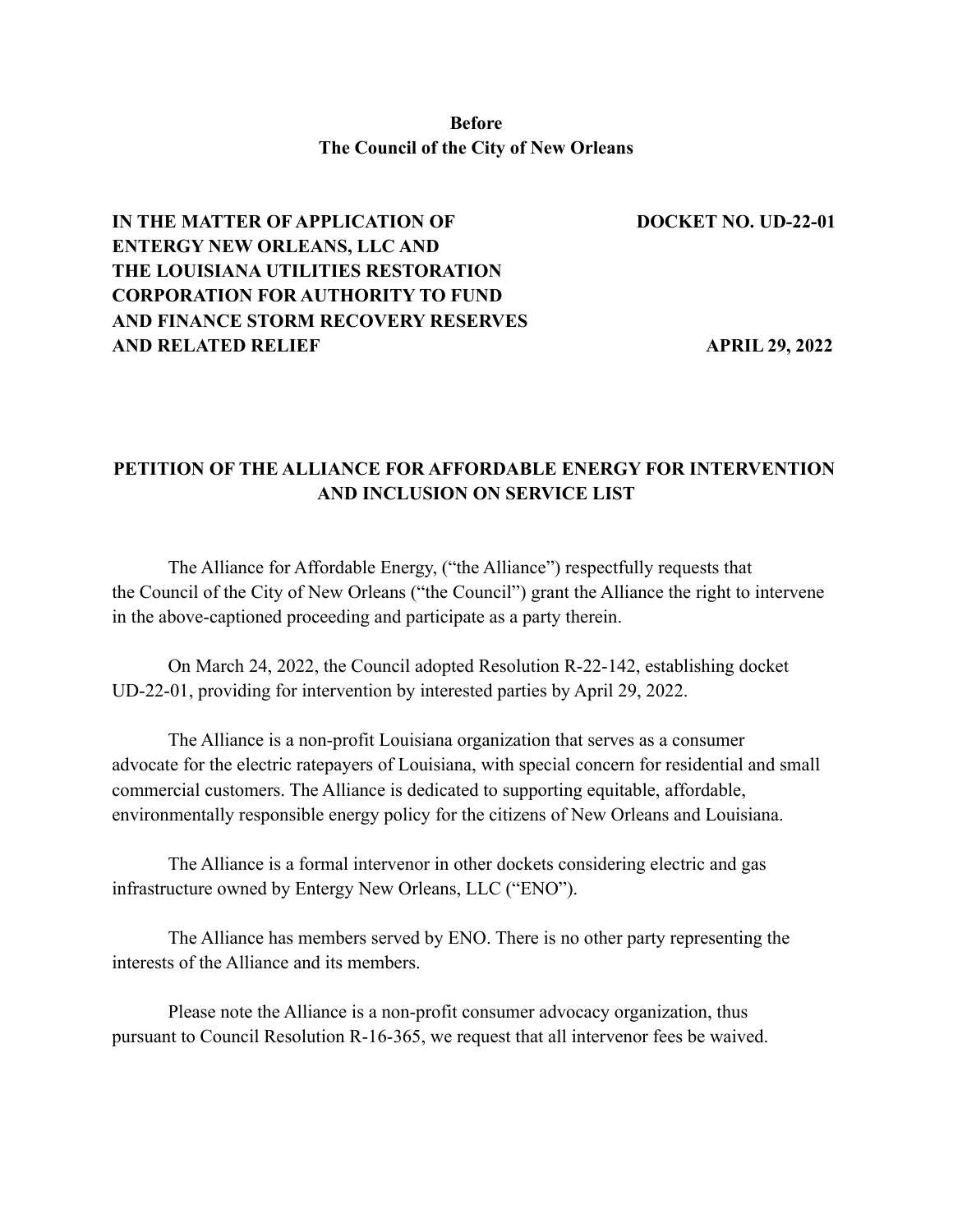The Alliance therefore possesses standing to intervene, and respectfully seeks intervenor status in order to fully participate in this matter. The Alliance requests that it be placed on the service list of this proceeding and be served with all pleadings, notices orders, and other filings.

All communications and pleadings in this proceeding should be directed to:

Jesse S. George Alliance for Affordable Energy 4505 S. Claiborne Ave. (504) 208-9761 jesse@all4energy.org

Logan A. Burke 4505 S. Claiborne Ave. (504) 208-9761 logan@all4energy.org

Sophie Zaken 4505 S. Claiborne Ave. (504) 208-9761 regulatory@all4energy.org

Submitted respectfully, Jesse S. George

New ONeans Policy Director Alliance for Affordable Energy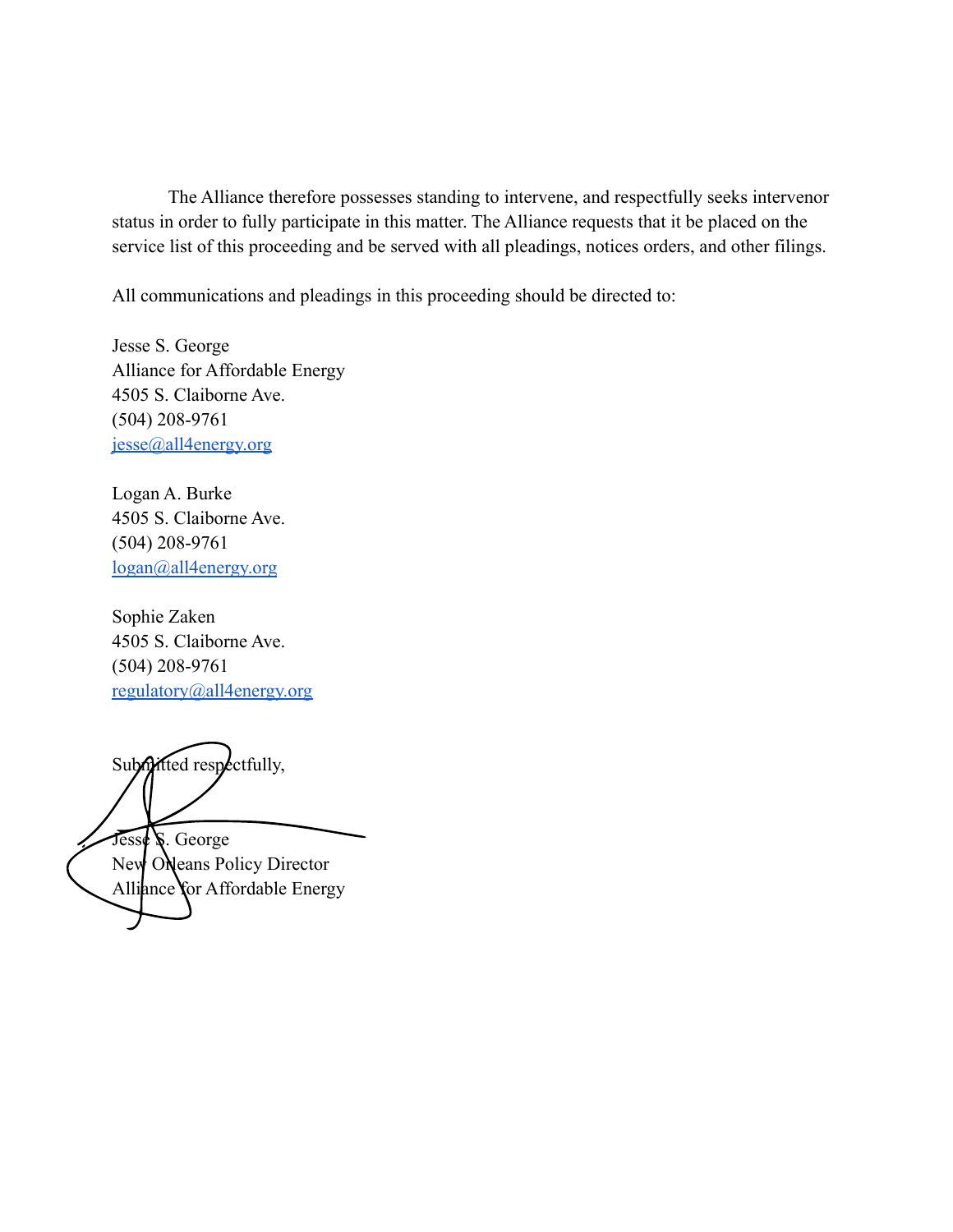**Before The Council of the City of New Orleans**

# **IN THE MATTER OF APPLICATION OF DOCKET NO. UD-22-01 ENTERGY NEW ORLEANS, LLC AND THE LOUISIANA UTILITIES RESTORATION CORPORATION FOR AUTHORITY TO FUND AND FINANCE STORM RECOVERY RESERVES AND RELATED RELIEF APRIL 29, 2022**

### **CERTIFICATE OF SERVICE**

I do hereby certify that I have, this 29th day of April 2022, served the foregoing correspondence upon all other known parties of this proceeding by electronic mail.

 $\overline{\phantom{a}}$ Jesse S. George Alliance for Affordable Energy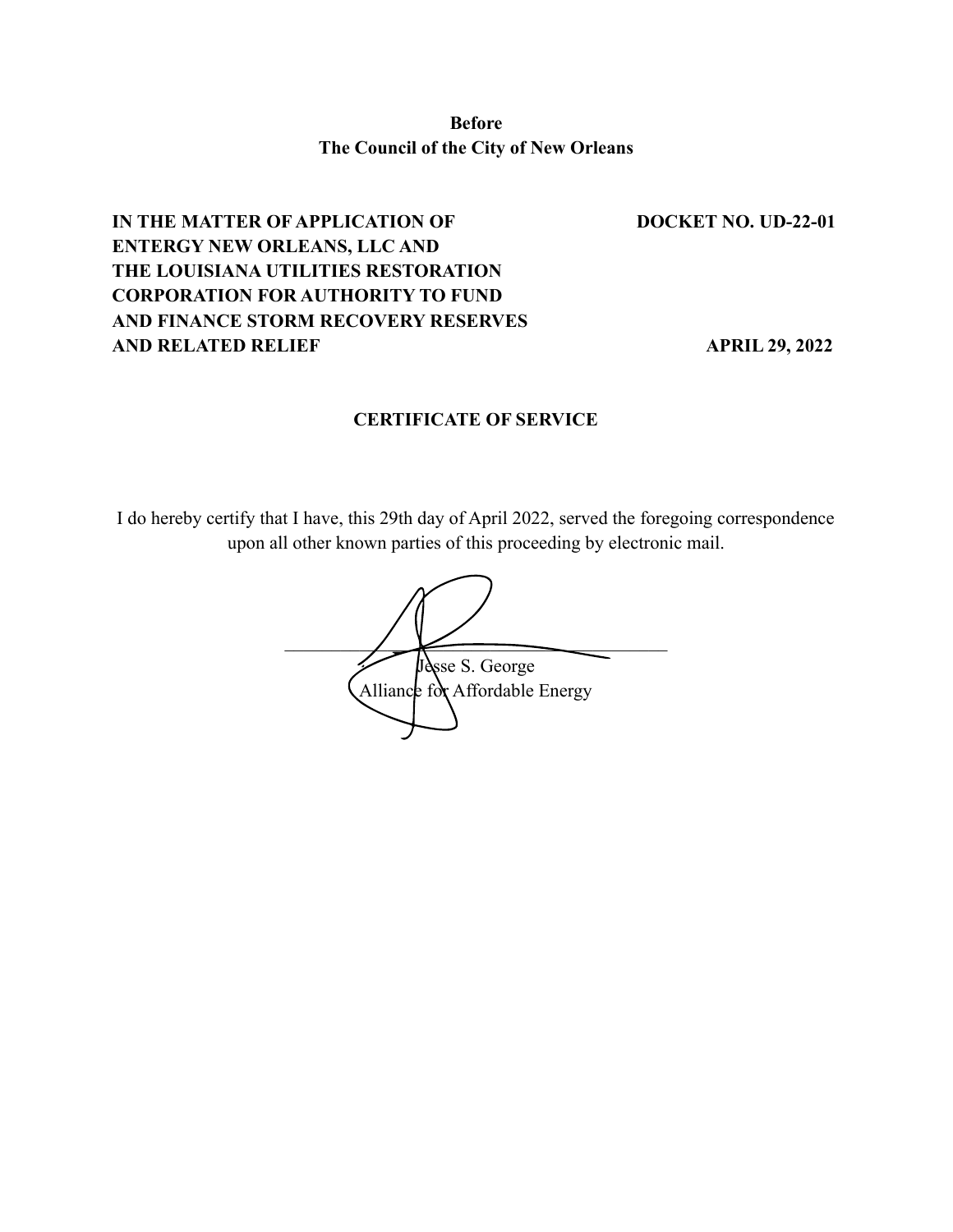#### **Service List**

#### **Lora W. Johnson**, lwjohnson@nola.gov

Clerk of Council City Hall - Room 1E09 1300 Perdido Street New Orleans, LA 70112 Tel: (504) 658-1085 Fax: (504) 658-1140 *Service of Discovery not required*

**Erin Spears**, espears@nola.gov Chief of Staff, Council Utilities Regulatory Office **Bobbie Mason,** bfmason1@nola.gov **Christopher Roberts**, cwroberts@nola.gov **Jessica Hendricks**, Jessica.Hendricks@nola.gov City Hall - Room 6E07 1300 Perdido Street New Orleans, LA 70112 Tel: (504) 658-1110 Fax: (504) 658-1117

**Keith Lampkin, CM Morrell Chief-of-Staff, Kdlampkin@nola.gov** 1300 Perdido St. Rm. 2W50 New Orleans, LA. 70112

**Andrew Tuozzolo,** CM Moreno Chief-of-Staff, avtuozzolo@nola.gov 1300 Perdido St. Rm. 2W40 New Orleans, LA. 70112

# **Paul Harang,** 504-658-1101 / (504) 250-6837, Paul.harang@nola.gov

Interim Chief of Staff City Hall - Room 1E06 1300 Perdido Street New Orleans, LA 70112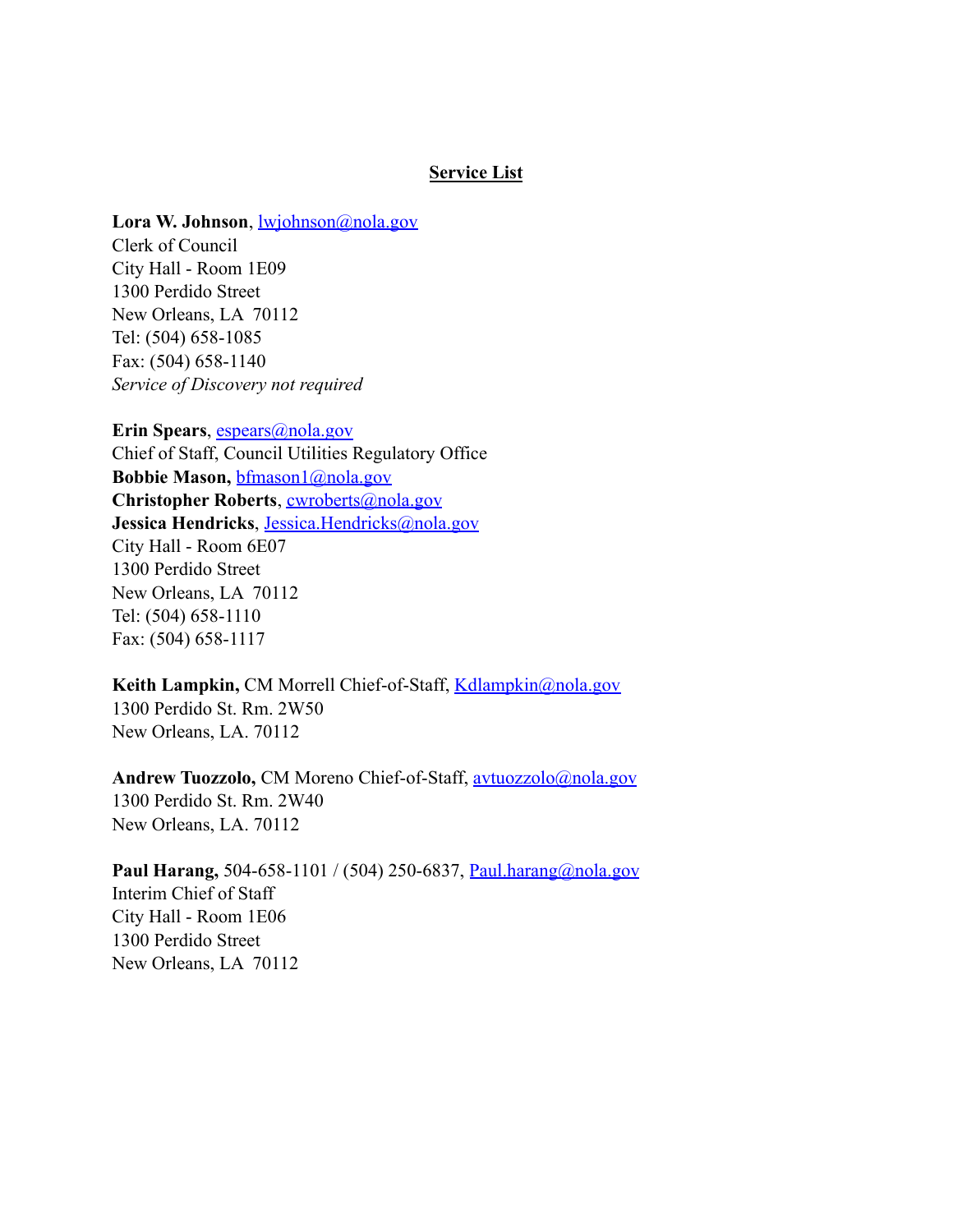#### **Donesia D. Turner**, Donesia**.**Turner@nola.gov

Law Department City Hall - 5th Floor New Orleans, LA 70112 Tel: (504) 658-9800 Fax: (504) 658-9869 *Service of Discovery not required*

#### Norman White, Norman.White@nola.gov

Department of Finance City Hall - Room 3E06 1300 Perdido Street New Orleans, LA 70112 Tel: (504) 658-1502 Fax: (504) 658-1705

### **Jonathan M. Rhodes,** Jonathan.Rhodes@nola.gov

Director of Utilities, Mayor's Office City Hall – Room 2E04 1300 Perdido Street New Orleans, LA 70112 Tel: (504) 658-4928 - Office

### **ADMINISTRATIVE HEARING OFFICER**

### **Hon. Jeffrey S. Gulin**, judgegulin@gmail.com 3203 Bridle Ridge Lane Lutherville, MD 2109 Tel: (410) 627-5357

#### **CITY COUNCIL CONSULTANTS and SUPPORT STAFF**

**Clinton A. Vince,** clinton.vince@dentons.com **Presley Reed,** presley.reedjr@dentons.com Emma F. Hand, emma.hand@dentons.com **Adriana Velez-Leon,** adriana.velez-leon@dentons.com Dee McGill, dee.mcgill@dentons.com Denton Law Firm, 1900 K Street NW Washington, DC 20006 Tel: (202) 408-6400 Fax: (202) 408-6399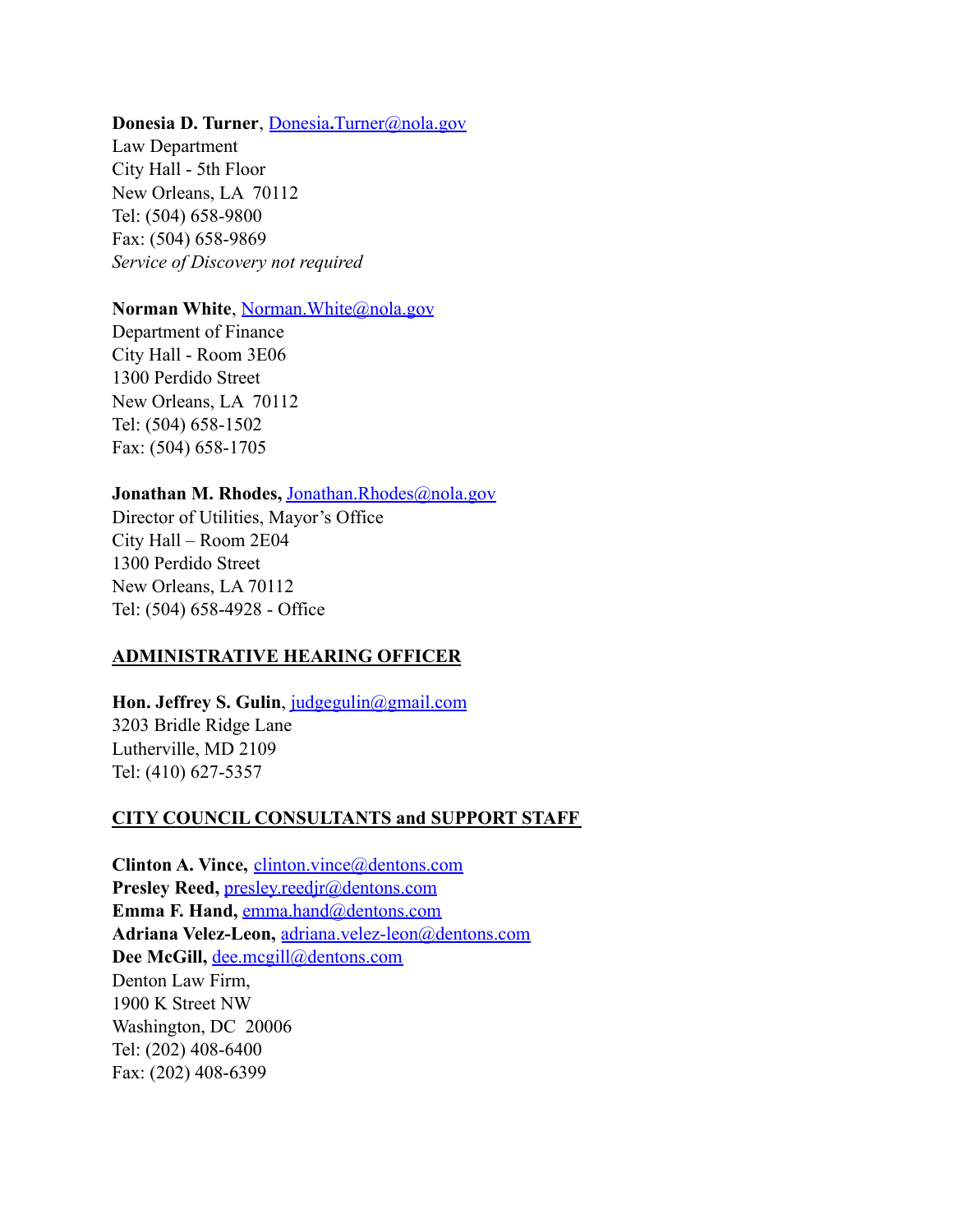**Basile J. Uddo**, **(**504) 583-8604 cell, buddo@earthlink.net **J. A. "Jay Beatmann, Jr.** (504) 256-6142 cell, (504) 524-5446 office direct, jay.beatmann@dentons.com c/o DENTONS US LLP 650 Poydras Street Suite 2850 New Orleans, LA 70130

**Joseph W. Rogers,** jrogers@legendcgl.com **Victor M. Prep,** vprep@legendcgl.com **Byron S. Watson**, bwatson@legendcgl.com Legend Consulting Group 6041 South Syracuse Way, Suite 105 Greenwood Village, CO 80111 Tel: (303) 843-0351 Fax: (303) 843-0529

### **ENTERGY NEW ORLEANS, LLC**

**Courtney R. Nicholson**, (504) 670-3680, cnicho2@entergy.com Entergy New Orleans, LLC Vice-President, Regulatory and Public Affairs **Barbara Casey**, (504) 670-3567, bcasey@entergy.com Entergy New Orleans, LLC Director, Regulatory Affairs Polly Rosemond, prosemo@entergy.com **Kevin T. Boleware**, (504) 670-3673, kbolewa@entergy.com **Brittany Dennis**, bdenni1@entergy.com **Keith Wood**, **(**504) 670-3633, kwood@entergy.com **Derek Mills**, (504) 670-3527, dmills3@entergy.com **Ross Thevenot,** (504) 670-3556, rtheven@entergy.com 1600 Perdido Street, L-MAG 505B New Orleans, LA 70112

**Vincent Avocato**, (281) 297-3508, vavocat@entergy.com Entergy New Orleans, LLC 10055 Grogan's Mill Road Parkwood II Bldg, T-PKWD-2A Suite 500, The Woodlands, TX 77380